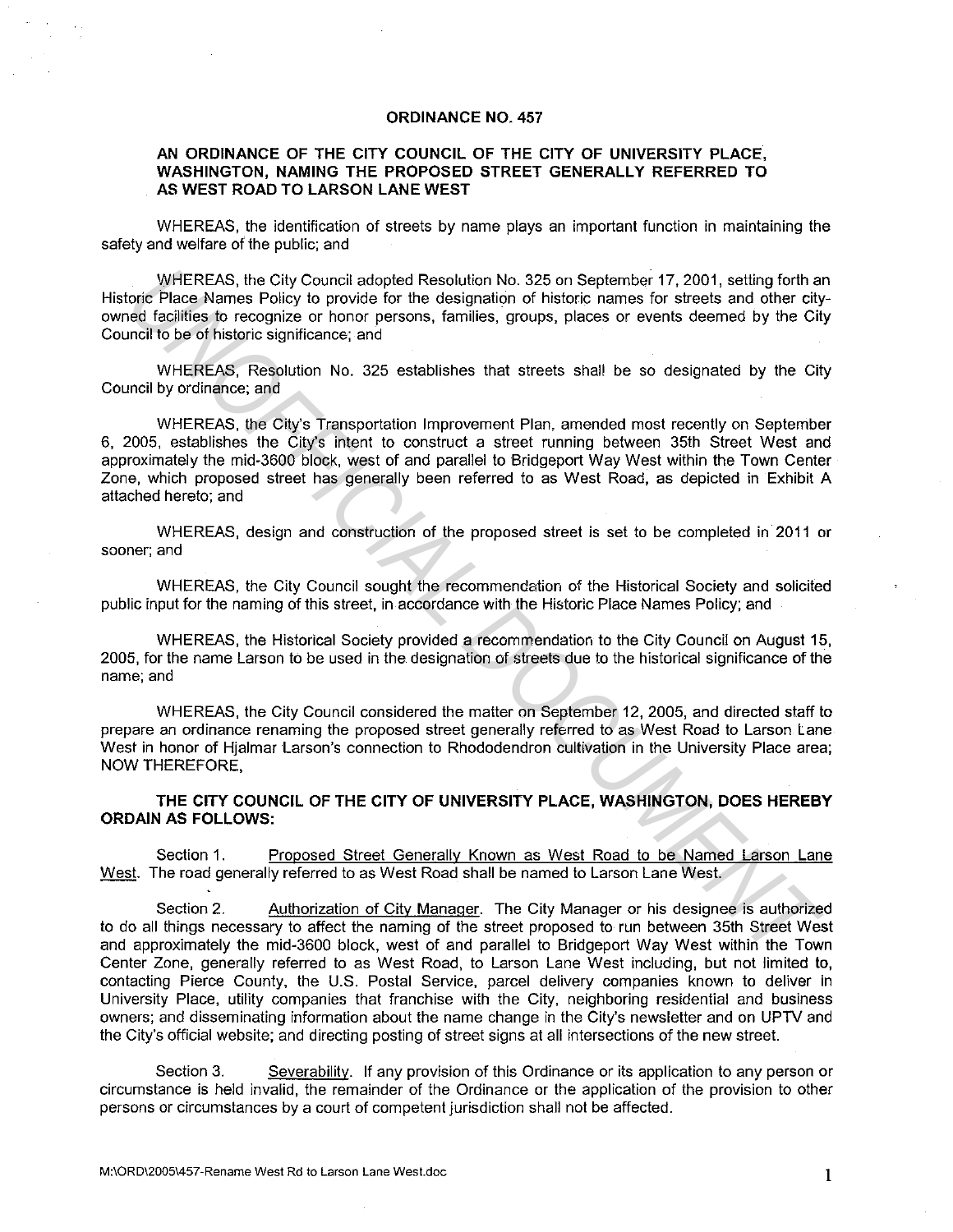Section 4. Publication and Effective Date. A summary of this Ordinance consisting of its title shall be published in the official newspaper of the City. This Ordinance shall be effective five (5) days after its publication.

PASSED BY THE CITY COUNCIL ON THE 7<sup>TH</sup> DAY OF NOVEMBER, 2005.

ATTEST:

## APPROVED AS TO FORM:

TEST.<br>
THE CALL ON THE CITY OF THE CONSULT ON THE CONSULT OF THE CALL OF THE CITY OF THE CONSULT OF THE CONSULT OF THE CONSULT OF THE CONSULT OF THE CONSULT OF THE CONSULT OF THE CONSULT OF THE CONSULT OF THE CONSULT OF TH

Published: Effective Date: 11/9/05 11/14/05